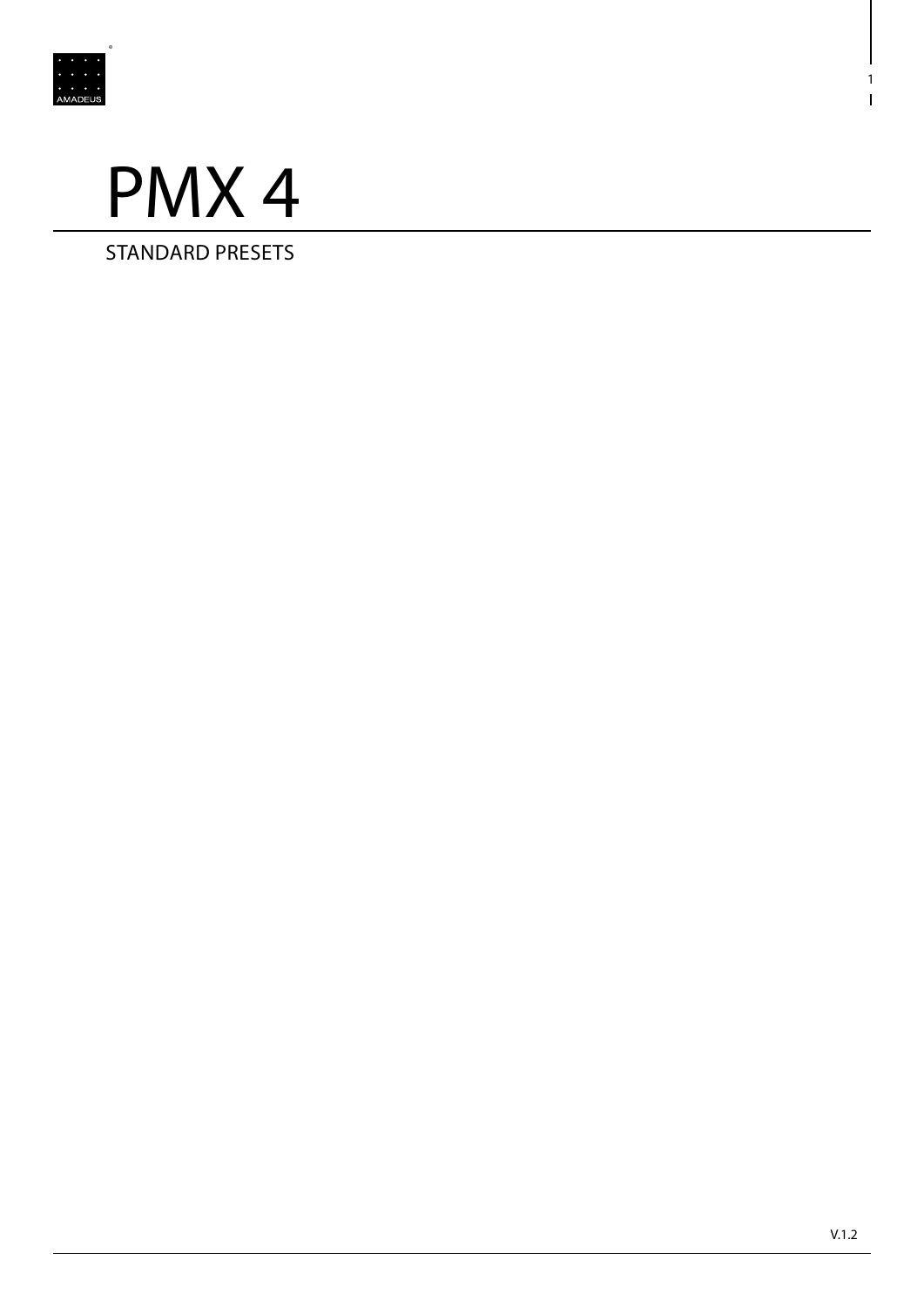

## CONTOUR

The « CONTOUR » preset enables you to compensate the influence of « free field » conditions. The response curve gets slightly boosted in low and high frequencies, to get a better coherence and an improved clarity of sound when the system is used in a standalone way, in a vast space, without walls or surfaces nearby.

| High-pass      | 90 Hz 18 dB Butterworth                    |            |                  |                  |                  |       |                  |  |  |  |
|----------------|--------------------------------------------|------------|------------------|------------------|------------------|-------|------------------|--|--|--|
| Low-pass       |                                            |            |                  |                  |                  |       |                  |  |  |  |
| Gain           | 0                                          |            |                  |                  |                  |       |                  |  |  |  |
| <b>Delay</b>   |                                            |            |                  |                  |                  |       |                  |  |  |  |
| <b>Limiter</b> | Threshold + 2,5 dB Attack 5 ms Release x16 |            |                  |                  |                  |       |                  |  |  |  |
|                | PEQ 1                                      | PEQ 2      | PEQ <sub>3</sub> | PEQ <sub>4</sub> | PEQ <sub>5</sub> | PEQ 6 | PEQ <sub>7</sub> |  |  |  |
| Frequency      | 85 Hz                                      | 170 Hz     | 2200 Hz          | 9200 Hz          |                  |       |                  |  |  |  |
| Q (Octave)     | 2,1(0,68)                                  | 1,168(1,2) | 1,5(0,94)        | 0,7(1,92)        |                  |       |                  |  |  |  |
| Gain           | $+2,25$ dB                                 | $+2.5$ dB  | $-2 dB$          | $+1,5$ dB        |                  |       |                  |  |  |  |
| <b>Type</b>    | <b>PEQ</b>                                 | LOW SHELF  | <b>PEQ</b>       | <b>PEQ</b>       |                  |       |                  |  |  |  |

## HPF 115

The « HPF 115 » preset applies a high-pass filter to attenuate the lower part of the audio spectrum, below 115 Hz, applying a 24 dB/octave slope. It has been designed to use the system together with a ML 8 subwoofer. Gain values can be modified according to the desired presence level.

| High-pass    | 115 Hz 24 dB Linkwitz-Riley               |           |                  |                  |                  |           |                  |  |  |  |
|--------------|-------------------------------------------|-----------|------------------|------------------|------------------|-----------|------------------|--|--|--|
| Low-pass     |                                           |           |                  |                  |                  |           |                  |  |  |  |
| Gain         | 0                                         |           |                  |                  |                  |           |                  |  |  |  |
| <b>Delay</b> | 1.457 ms                                  |           |                  |                  |                  |           |                  |  |  |  |
| Limiter      | Threshold $+3$ dB Attack 4 ms Release x16 |           |                  |                  |                  |           |                  |  |  |  |
|              | PEO <sub>1</sub>                          | PEQ 2     | PEQ <sub>3</sub> | PEQ <sub>4</sub> | PEQ <sub>5</sub> | PEQ 6     | PEQ <sub>7</sub> |  |  |  |
| Frequency    | 140 Hz                                    | 295 Hz    | 645 Hz           | 980 Hz           | 2100 Hz          | 9200 Hz   |                  |  |  |  |
| Q (Octave)   | 2,1(0,68)                                 | 7(0,21)   | 3(0,48)          | 6,5(0,22)        | 3,5(0,41)        | 1,1(1,27) |                  |  |  |  |
| Gain         | $+1,5$ dB                                 | $-1,5$ dB | $+1,5$ dB        | $+1$ dB          | $-3 dB$          | $+1$ dB   |                  |  |  |  |
| <b>Type</b>  | <b>PEQ</b>                                | LOW SHELF | PEQ              | <b>PEQ</b>       | <b>PEQ</b>       | PEQ       |                  |  |  |  |